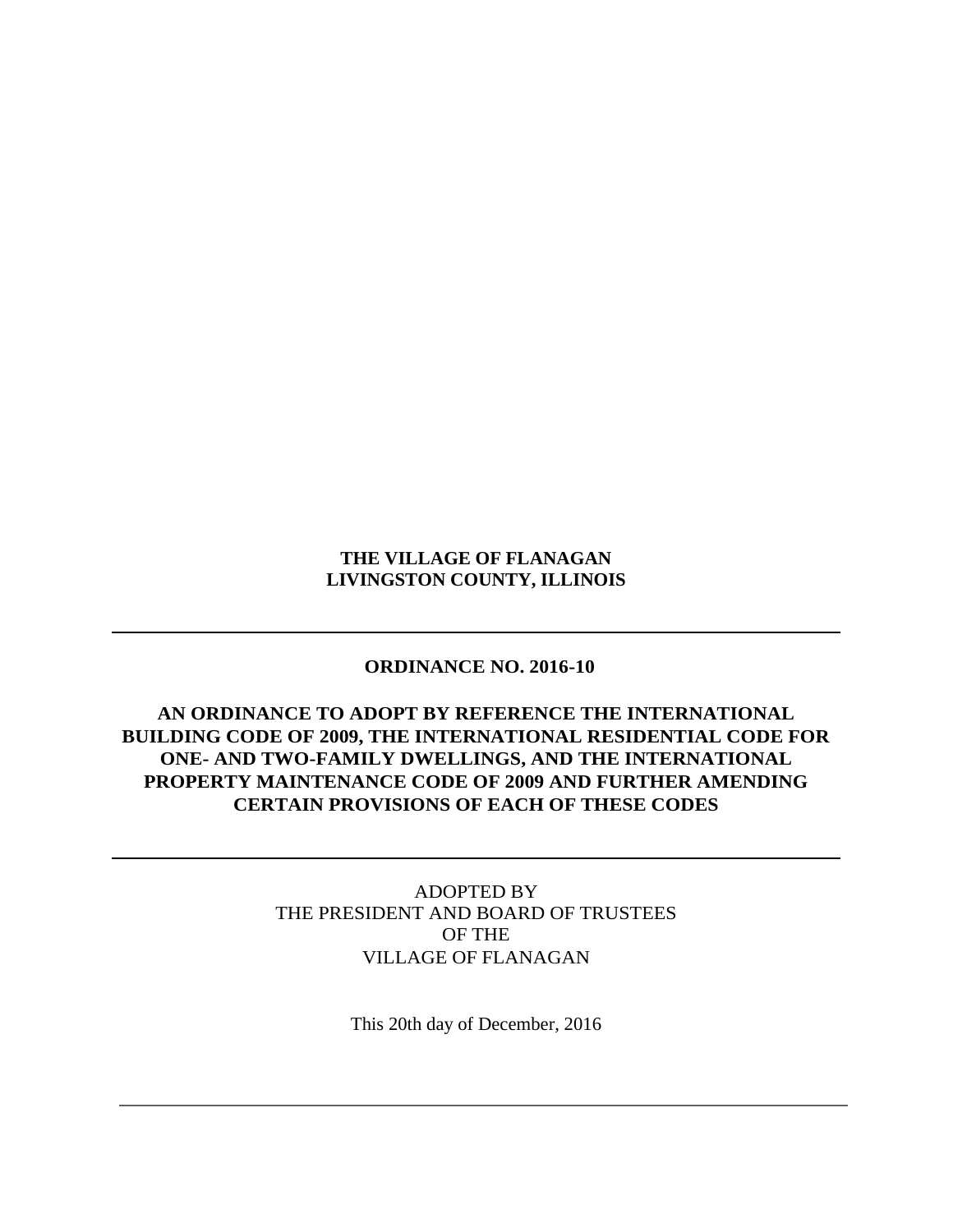#### **VILLAGE OF FLANAGAN, ILLINOIS ORDINANCE NO. 2016-10**

# **AN ORDINANCE TO ADOPT BY REFERENCE THE INTERNATIONAL BUILDING CODE OF 2009, THE INTERNATIONAL RESIDENTIAL CODE FOR ONE AND TWO-FAMILY DWELLINGS, AND THE INTERNATIONAL PROPERTY MAINTENANCE CODE OF 2009 AND FURTHER AMENDING CERTAIN PROVISIONS OF EACH OF THESE CODES**

**WHEREAS,** the corporate authorities of the Village of Flanagan, Livingston County, Illinois, may, pursuant to Article 11, Divisions 30 to 39 of the Illinois Municipal Code (65 ILCS 5/1-1-1, et seq.), regulate and control the construction, alteration and maintenance of buildings and structures, parts thereof and systems therein; and

**WHEREAS,** the corporate authorities may, pursuant to Sections 1-2-3.1, 1-2-4 and 1- 3-2 ofthe Illinois Municipal Code (65ILCS 5/1-1-1, et seq.), approve, by reference, rules and regulations that have been previously printed in book or pamphlet form and that govern buildings, structures and parts thereof, without further printing or publication, so long as a copy of the rules and regulations to be adopted is filed in the office of the Clerk of the municipality for use and examination by the public at least 30 days prior to the adoption and effective date, and so long asthe municipality provides certain identifying information regarding the rules and regulations to the Illinois Building Commission at least 30 days prior to the adoption and effective date; and

**WHEREAS,** the Illinois Municipal Code, Section 11-60-2, provides the corporate authorities of each municipality may define, prevent, and abate nuisances; and

**WHEREAS, the International Building Code of 2009 provides rules and regulations** governing the construction, alteration and maintenance of buildings, structures and appurtenances thereto, with the exception of detached one- and two-family dwellings and multiple single-family dwellings (townhouses) not more than three (3) stories high with separate means of egress; and

**WHEREAS,** the International BuildingCode of 2009is published in book form bythe International Code Council, and is commonly adopted and used by municipalities by reference as the municipal building code; and

**WHEREAS,** the International Property Maintenance Code of 2009 provides rules and regulations governing the maintenance of existing residential and non-residential buildings, structures and parts thereof; and

**WHEREAS,** the International Property Maintenance Code of 2009 is published in book form by the International Code Council and is commonly adopted and used by municipalities to govern the maintenance of existing buildings, structures and parts thereof; and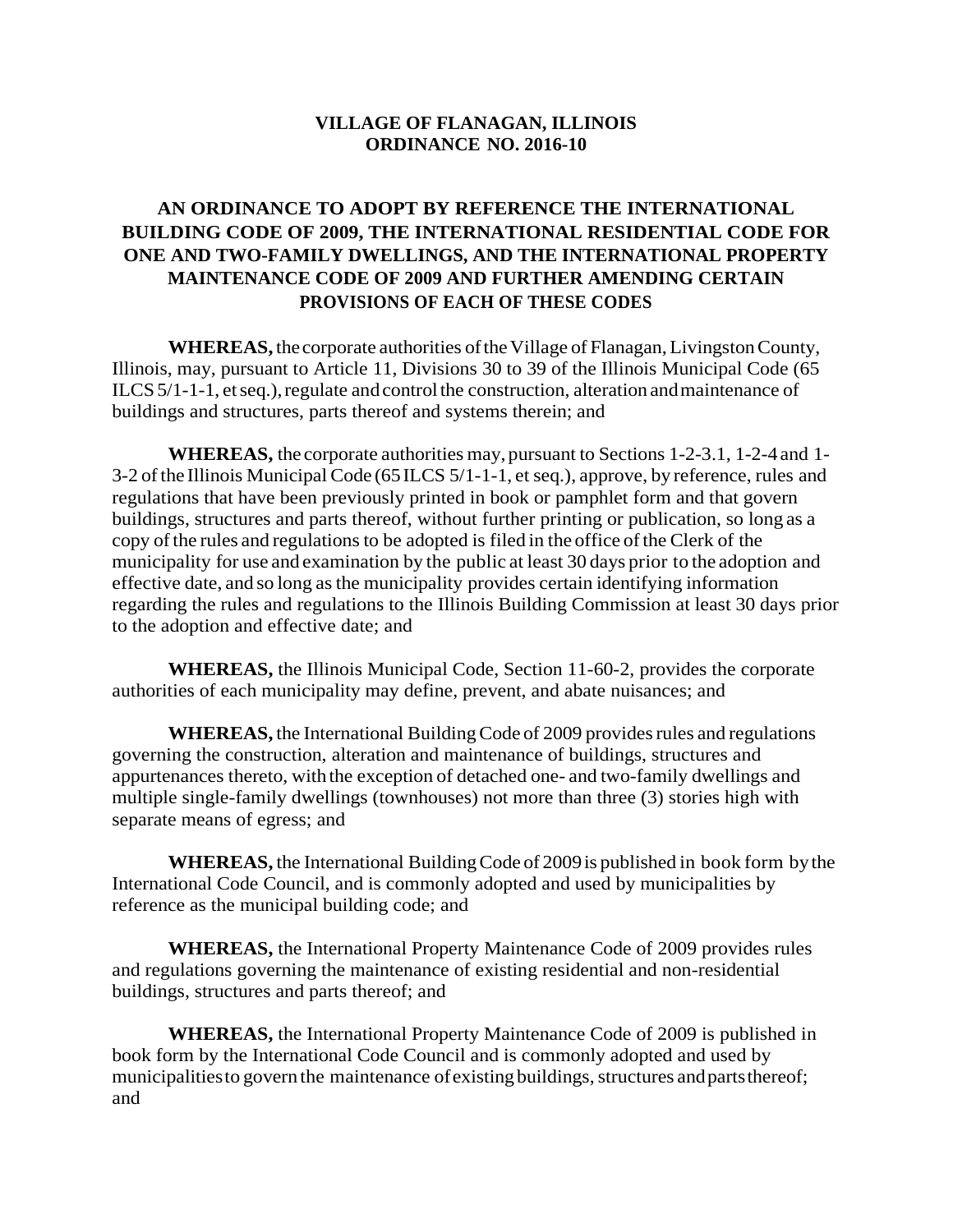WHEREAS, the International Residential Code for One- and Two-Family Dwellings of 2009 provides rules and regulations governing the construction, alteration and maintenance of detached one- and two-family dwellings and multiple single-family dwellings (townhouses) not more than three (3) stories high with separate means of egress, and their accessory structures; and

**WHEREAS,** the International Residential Code for One- and Two-Family Dwellings of 2009 is published in book form by the International Code Council and is commonly adopted and used bymunicipalities by reference asthemunicipalresidential building code to govern one- andtwo-family dwellings andmultiple single-family dwellings(townhouses) not more than three (3) stories high with separate means of egress, and their accessory structures; and

**WHEREAS**, the corporate authorities of the Village of Flanagan have considered the rules and regulations governing buildings and structures as provided for in the International Building Code of 2009, the International Residential Code for One and Two-Family Dwellings of 2009 and the International Property Maintenance Code of 2009, have compared such rules and regulations to any existing Village Code provisions governing buildings and structures; and deem it to be in the best interest of the Village to adopt these codesto replace any existing Village Code provisions governing buildings and structures; and

**WHEREAS,** the corporate authorities of the Village of Flanagan have complied with all identification andpublication requirementsmandatorywhenadopting or amending such code provisions, including notification totheCapitolDevelopment Board andhavingcopies of said Codes on file for inspection at the Village for at least 30 days prior to adoption of this Ordinance.

**NOW THEREFORE BE IT ORDAINED** by the President and the Board of Trustees of the Village of Flanagan, Livingston County, Illinois, as follows:

**Section A. Recitals.** The foregoing recitals shall be and are hereby incorporated into and made a part of this Ordinance as if fully set forth in this Section 1.

**Section B. Adoption of International Building Code of 2009**. The International Building Code of 2009, together with any supplements and any amendments thereto, as published by the International CodeCouncil, is hereby adopted in its entirety by reference, as though fully set forth herein. A copy of this code shall remain on file at the office of the Clerk of Village of Flanagan for public review and inspection.

**Section C. Amendments to International Building Code of 2009.** The International Building Code of 2009, as adopted and incorporated by reference into the Village Ordinance, shall be amended to reflect the following revisions:

1. 101.1 Title. Insert "The Village of Flanagan, Illinois" in the space designated [NAME OF JURISDICTION].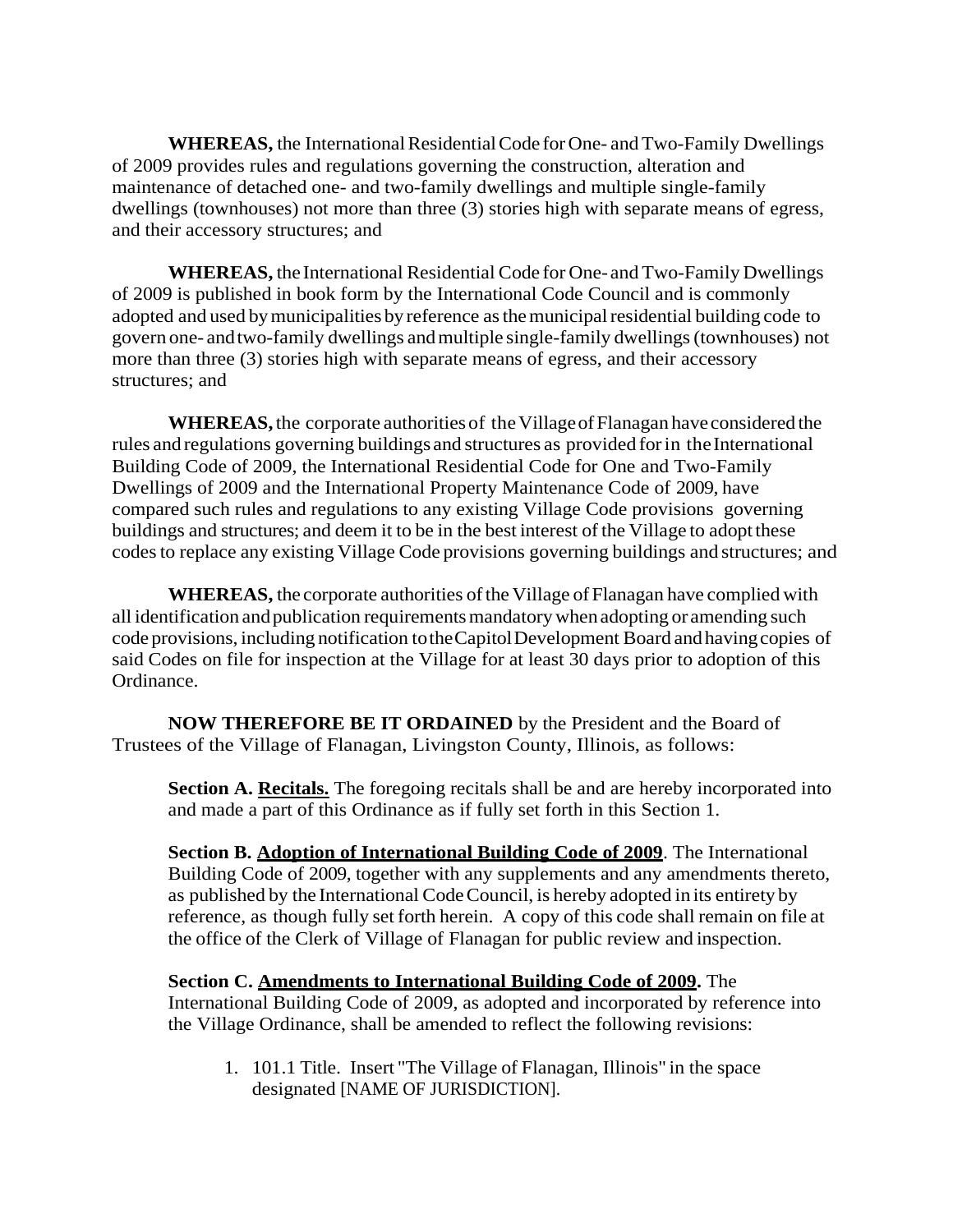- 2. 114.4 Violation penalties. Amend this provision to state: "Any person who violates a provision of this code or fails to comply with any of the requirements therefore or who erects, constructs, alters or repairs a building orstructure in violation ofthe approved construction documents or directives of the building officials, or of a permit or certificate issued under the provisions of this code, shall be subject to the Village of Flanagan's Ordinance Establishing Fines and Penalties for Violating the Ordinances and Codes of the Village of Flanagan and Setting Forth Procedures for Issuing Citations.
- 3. 3412.2 Applicability. Replace [DATE TO BE INSERTED BY THE JURISDICTION. NOTE IT IS RECOMMENDED THAT THIS DATE COINCIDE WITH THE EFFECTIVEDATEOFBUILDINGCODES WITHINTHEJURISDICTION]withthedate this code took effect.

**Section D. Adoption of International Residential Code for One- and Two-Family Dwellings of 2009.** The International Building Code of 2009, together with any supplements and any amendments thereto, as published by the International Code Council, is hereby adopted in its entirety by reference, as though fully set forth herein. A copy of this code shall remain on file at the office of the Clerk of Village of Flanagan for public review and inspection.

**Section E. Amendments to International Residential Code for One- and Two-Family Dwellings of 2009.** The International Building Code of 2009, as adopted and incorporated by reference into the Village Ordinance, shall be amended to reflect the following revisions:

- 1. R101.1 Title. Insert "The Village of Flanagan, Illinois" in the space designated [NAME OF JURISDICTION].
- 2. R113.4 Violation penalties. Amend this provision to state: "Any person who violates a provision of this code or fails to comply with any of the requirements therefore or who erects, constructs, alters or repairs a building or structure in violation ofthe approved construction documents or directives of the building officials, or of a permit or certificate issued under the provisions of this code, shall be subject to the Village of Flanagan's Ordinance Establishing Fines and Penalties for Violating the Ordinances and Codes of the Village of Flanagan and Setting Forth Procedures for IssuingCitations.

**Section F. Adoption of International Property Maintenance Code of 2009**. The International Property Maintenance Code of 2009, together with any supplements and any amendments thereto, as published by the International Code Council, is hereby adopted in its entirety by reference, asthough fully set forth herein. A copy of this code shall remain on file at the office of the Clerk of Village of Flanagan for public review andinspection.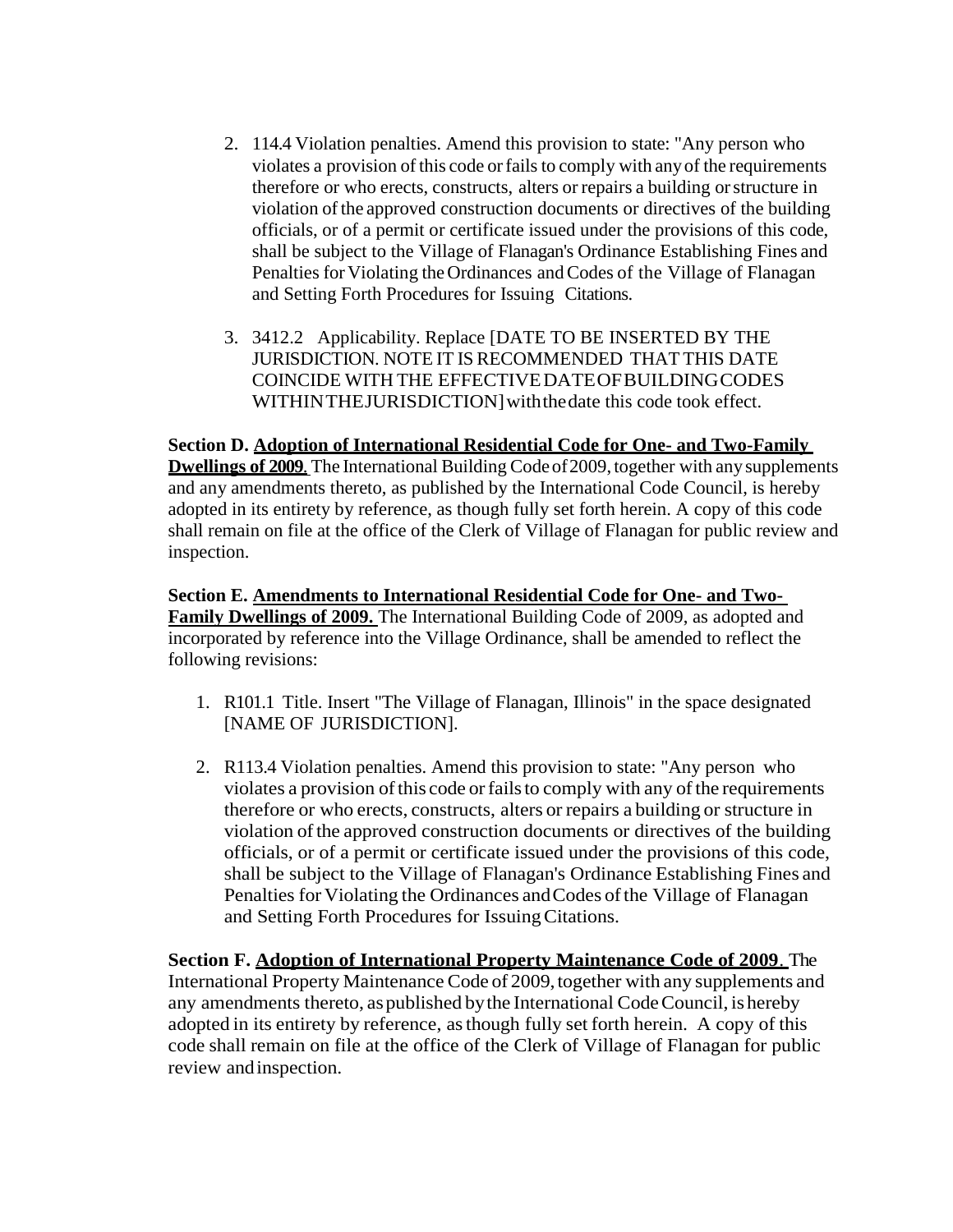## **Section G. Amendments to International Property Maintenance Code of 2009**.

The International Property Maintenance Code of 2009, as adopted and incorporated by reference into the Village Ordinance, shall be amended to reflect the following revisions:

- 1. 101.1 Title. Insert "TheVillage of Flanagan, Illinois" in the space designated [NAME OF JURISDICTION]
- 2. 103.1 General. Amend this provision to state: The department of property maintenance inspection is hereby created and the executive official in charge thereofshall be known as the building official and sometimes referred to herein as the code official.
- 3. 103.5Fees. Amendthis provision to state:The feesforactivities andservices performed by the department in carrying out its responsibilities under this code shall be as determined from time-to-time and adopted by resolution or ordinance of the Board of Trustees of the Village.
- 4. 106.4 Violation penalties. Amendthisprovision tostate: "Anypersonwho violates a provision of this code or fails to comply with any of the requirements thereof shall be prosecuted within the limits provided by state and local law and shall be subject, in addition to any other penalties or remedies provided under this code, to the penalties set forth in the Village of Flanagan's Ordinance Establishing Fines and Penalties for Violating the Ordinances and Codes of the Village of Flanagan and Setting Forth Proceduresfor Issuing Citations. Each day a violation continues shall be deemed a separate offense.
- 5. 106.4 Add. Court costs andlegalfees. In the event of noncompliance with this code necessitates litigation, any person who violates a provision of this code shallbe liable for court costs and reasonable attorney's fees incurred by the Village during the litigation.
- 6. 107.1Noticeto personresponsible.Amendthisprovisionto state"Whenever the code official determines that there has been a violation of this code or has grounds to believe that a violation has occurred, notice shall be provided as required in the Village's Ordinance Establishing Fines and Penalties for ViolatingtheOrdinances andCodesofthe Village of Flanagan and Setting Forth Procedures for Issuing Citations."
- 7. 107.2 Form. Amend this provision to state "The form of a notice of violation shallbe provided as required in the Village's Ordinance Establishing Fines and Penalties for Violating the Ordinances and Codes of the Village of Flanagan and Setting Forth Procedures for Issuing Citations."
- 8. 107.3Methodof Service.Amendthisprovisionto state "Serviceofany notice shall be provided as required in the Village's Ordinance Establishing Fines and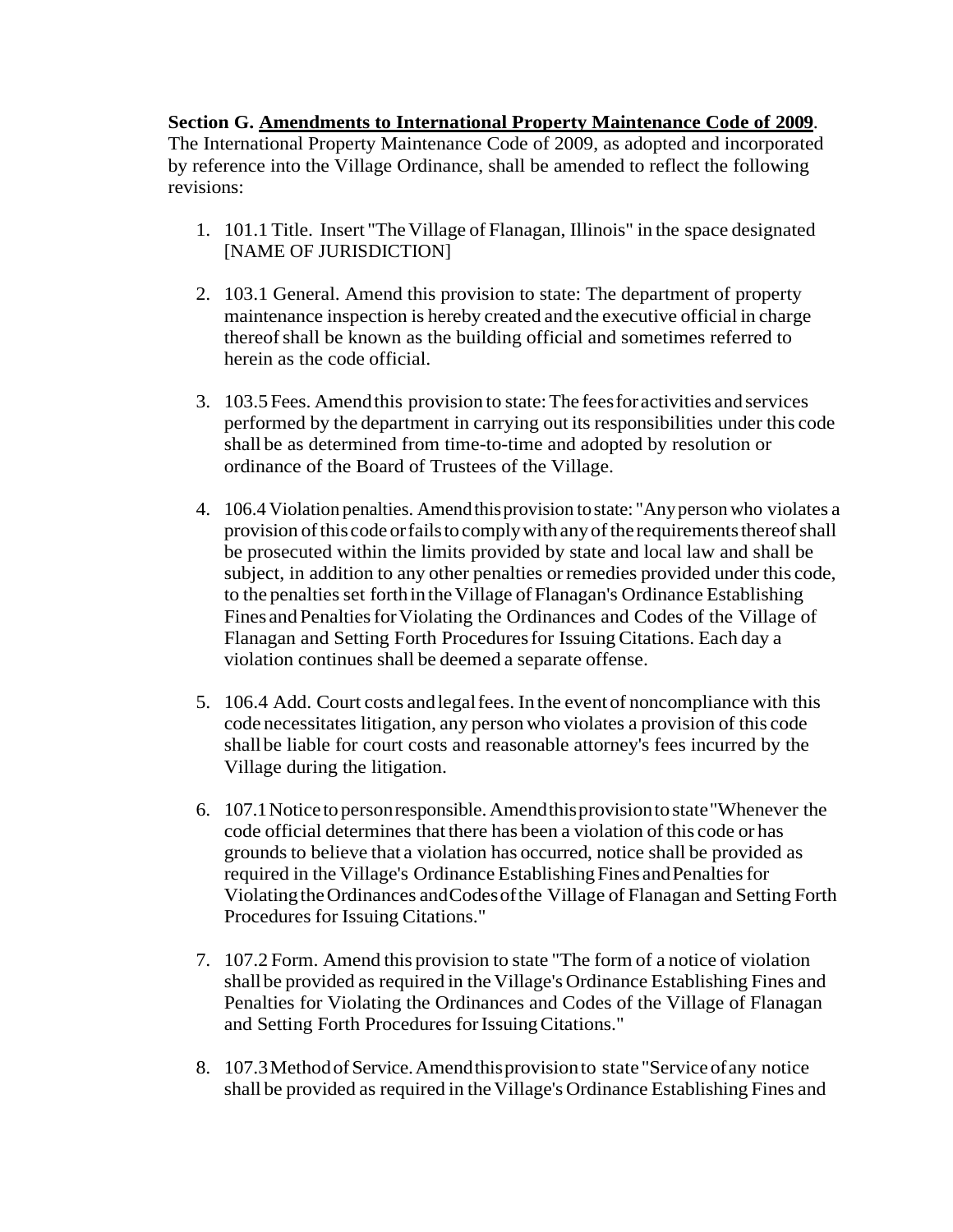Penalties for Violating the Ordinances and Codes of the Village of Flanagan and Setting Forth Procedures for Issuing Citations."

- 9. 112.4 Failure to comply. Amend this provision to state: Any person who shall continue any work after having been served with a stop work order, except such work as that person is directed to perform to remove a violation or unsafe condition, shall be liable to a fine of not less than \$100.00 or more than \$10,000.00 that can be assessed on a per day basis that the violations continue after the date of the notice at the rate of \$50 per day.
- 10. 302.1 Sanitation. Amend this provision to state: All exterior property and premises, including yards, shall be maintained in a clean, safe and sanitary condition and shall be kept free from rubbish and garbage. The occupant shall keep that part of the exterior property which suchoccupant occupies or controls, including theyard,in clean and sanitary condition and free from rubbish and garbage except as provided in Section 308.2 and 308.3.
- 11. 302.4 Weeds. Insert 8 inches in place of (jurisdiction to insert height in inches).
- 12. 602.3 Heat supply. Insert November to April as dates to maintain a temperature of not less than 68 degrees Fahrenheit in all habitable rooms, bathrooms and toilet rooms.
- 13. 602.4Occupiable work spaces.InsertNovembertoAprilas datestomaintain a temperature of not less than 65 degrees Fahrenheit during the period the spaces are occupied.

**Section H.** Enforcement Process. In enforcing this ordinance the Village will follow this procedure:

- 1. For buildings and structures:
	- a. When code official determines a violation has occurred or has grounds to believe so, notice is to be sent pursuant to Ordinance 2016-10 to the property owner/occupant.
	- b. The code official gives notice of violation in writing including:
		- i. Description of real estate
		- ii. State the nature of the violation(s) and ordinance violated
		- iii. The potential penalties fines, costs, fees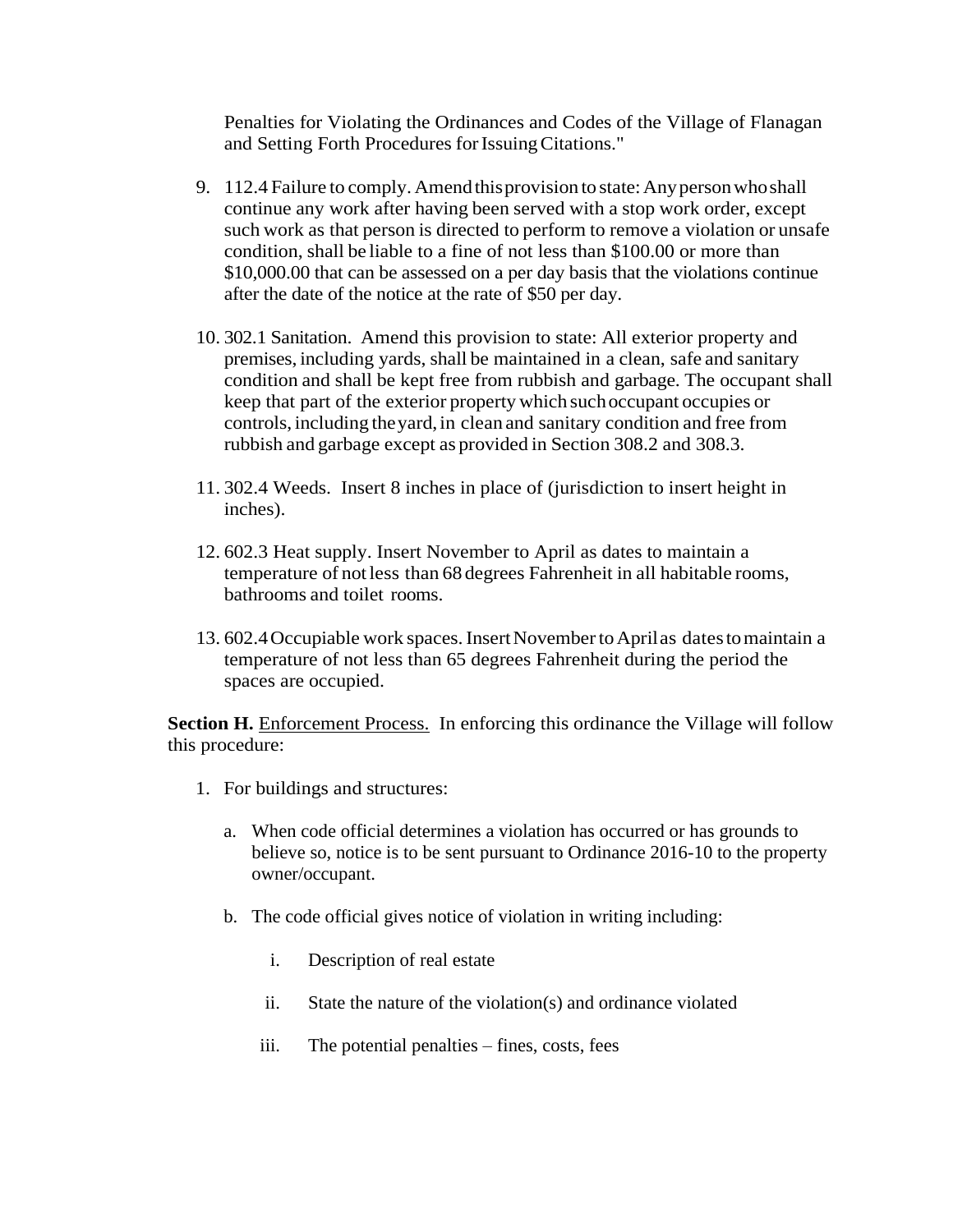- iv. Advise of opportunity to settle/resolve matter by paying minimum fine within fourteen (14) calendar days of the date of citation or notice
- v. Attach a corrective order allowing "reasonable time" to make repairs/improvements to bring property into compliance citing applicable code provisions
- vi. These notices are properly served by:
	- 1. Personal delivery, or
	- 2. Mail by certified mail or first class mail to last known address, or
	- 3. If notice is returned showing the letter was not delivered place copy in conspicuous place in or about the owner's premises
- vii. If there is no payment within fourteen (14) calendar days of citation or notice the matter will be referred to the Village attorney
- viii. A default in such payment tender shall be forwarded to the Village attorney
- 2. For all other ordinance violations:
	- a. Determine nuisance exists.
	- b. Make a record of the nuisance by taking photos and preparing documentation including dates.
	- c. Prepare notice and have it served.
	- d. Re-inspect after seven (7) calendar days from the date notice was served.
	- e. Make record of re-inspection by taking photos and preparing documentation including dates.
	- f. Obtain proof of service of notice.
	- g. If there is no compliance, the Village may abate nuisance and document the costs thereof.
	- h. Send itemization of costs with demand for payment to property owner. Advise that non-payment of these costs within sixty (60) calendar days will result in the Village filing a lien on the property and possible legal action to foreclose on the lien.
	- i. Sixty (60) calendar days after abatement if there is no payment for the costs to the Village to abate nuisance, the Village may record a lien.